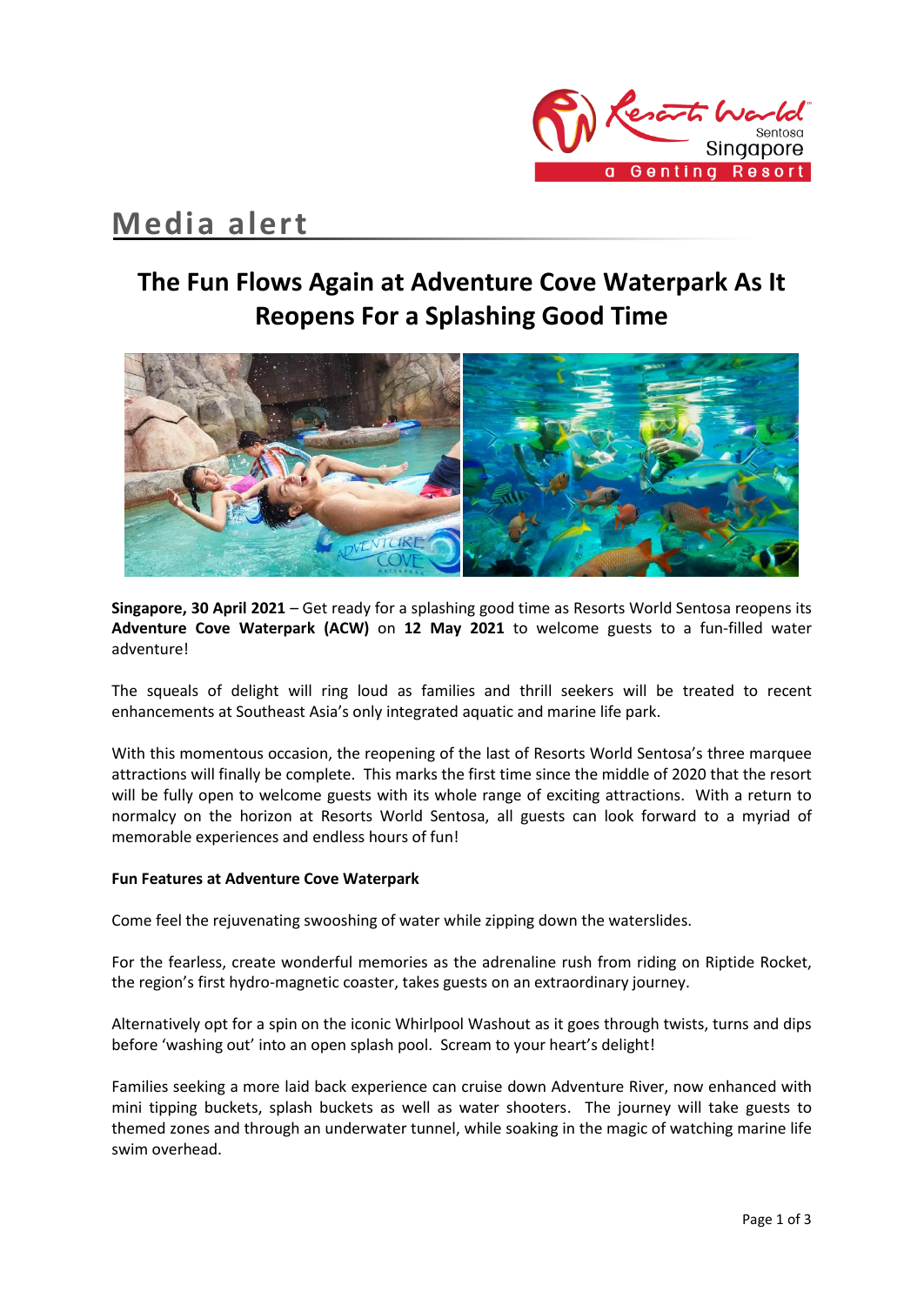Those looking for encounters of a different kind can get up close with the inhabitants of Rainbow Reef, or come face to face with predators of the deep at Shark Encounter\*. *\*Additional charges apply*

| Opening Week (12 May – 16 May) | Wednesday – Sunday                      |  |
|--------------------------------|-----------------------------------------|--|
|                                | Every Friday – Sunday                   |  |
| <b>Operating Days</b>          | Friday – Tuesday during School Holidays |  |
|                                | Open on Public Holidays                 |  |

The park will open from 10.00am till 5.00pm\* on the following days:

*\*Opening timings and dates are subject to change.* 

### **Reopening Ticket Promotions**

Tickets to Adventure Cove Waterpark is available for booking starting 29 April, with a special reopening promotion running exclusively for Singapore residents. Prices of tickets will range from \$20 for a Child ticket to \$26 for an Adult ticket during non-peak days. Each ticket purchase will come with a complimentary treat.

|              | Peak | Non-peak |
|--------------|------|----------|
| Adult        | \$32 | \$26     |
| Child/Senior | \$24 | \$20     |
| *Youth       | \$28 | \$24     |

*\* Available until end of June 2021*

#### **Safe Management Measures at Adventure Cove Waterpark**

All guests to the Adventure Cove Waterpark have to adhere to Safe Management Measures to ensure a safe and memorable experience for everyone. These include –

- Compulsory prior booking on RWS website for preferred visit date;
- Strict capacity limits at all queue lines;
- Guests are to wear masks at all times except when consuming food and while queuing for and during rides;
- Guests are to maintain a safe distance at all queue lines and remain within denoted space allocated;
- While in the water, guests are required to maintain a distance of three metres between groups;
- No mingling of guests between cabanas are allowed;
- Mandatory temperature checks and check-in and check-out upon arrival and departure;
- All life vests, snorkeling equipment, goggles, gloves, and booties will be disinfected before and after every use.

For more information and to purchase tickets, visit: <https://www.rwsentosa.com/en/attractions/adventure-cove-waterpark/explore>

### **Come join us for a splashing good time again from 12 May at Adventure Cove Waterpark!**

**- Ends -**